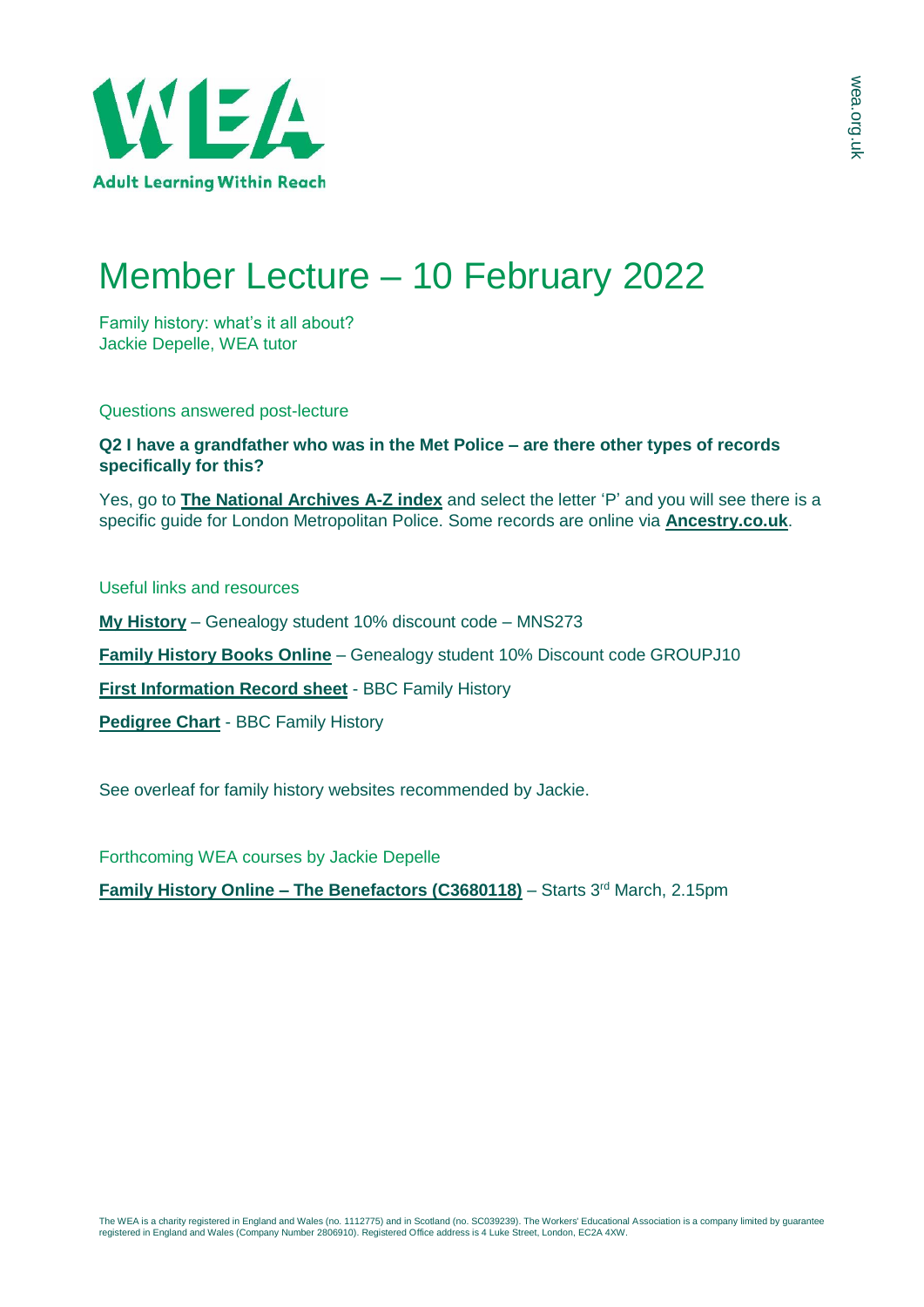

### **Births, Marriages and Deaths Indexes**

| www.ukbmd.org.uk<br>** Click on Local BMD      | <b>Free site listing local Registrar's indexes</b><br>Limited number of districts, results by name |
|------------------------------------------------|----------------------------------------------------------------------------------------------------|
| www.freebmd.org.uk<br>** Ignore the advert     | Free voluntary site, 1837-1998 not complete<br>Excellent into 1980s, 1990s developing fast         |
| www.findmypast.co.uk                           | £ 1837 : B 2006, M 2005, D 2007 + Scottish<br><b>Free access through some Libraries</b>            |
| www.ancestry.co.uk                             | £1837: B 2007, M 1915+2005, D 1915+2007<br><b>Free access through most Library services</b>        |
| www.irishgenealogy.ie/en/                      | <b>Free</b> index $\&$ images $-$ see site for coverage                                            |
| www.scotlandspeople.gov.uk                     | <b>Free</b> searches then charges apply                                                            |
| <b>Census</b>                                  |                                                                                                    |
| www.freecen.org.uk                             | <b>Free Cover varies inc. Ireland &amp; Scotland + filters</b>                                     |
| www.findmypast.co.uk<br><b>Free Libraries?</b> | £ $1841 - 1921$ (+pre 1841)<br>Scottish transcripts 1841 - 1901                                    |
| www.ancestry.co.uk<br><b>Free Libraries?</b>   | £ 1841-1911, Scottish transcripts 1841-1901<br>^ always check index & transcript to original       |
|                                                | www.census.nationalarchives.ie/ Free Irish 1901, 1911, fragments 1821-51                           |
| www.scotlandspeople.gov.uk                     | £ Pay-per-view Images 1841-1911 1921 mid-2022                                                      |

**Parish Registers** + original images + indexes. Subject to change

### **[www.findmypast.co.uk](http://www.findmypast.co.uk/)**

**£** Borthwick (York), Canterbury, Cheshire, Devon, Doncaster, Durham BTs, East Riding, Hampshire, Hertfordshire, Kent, Leicestershire & Rutland, Lancashire, Lincolnshire, Manchester, Norfolk, North Yorkshire, Sheffield, Nottinghamshire, Plymouth, Shropshire, Staffordshire, Surrey, Teesside, Wales, Warwickshire, West Devon, Family History Societies including major Scottish collection : growing Catholic collection

### **[www.ancestry.co.uk](http://www.ancestry.co.uk/)**

The WEA is a charity registered in England and Wales (no. 1112775) and in Scotland (no. SC039239). The Workers' Educational Association is a company limited by guarantee<br>registered in England and Wales (Company Number 2806